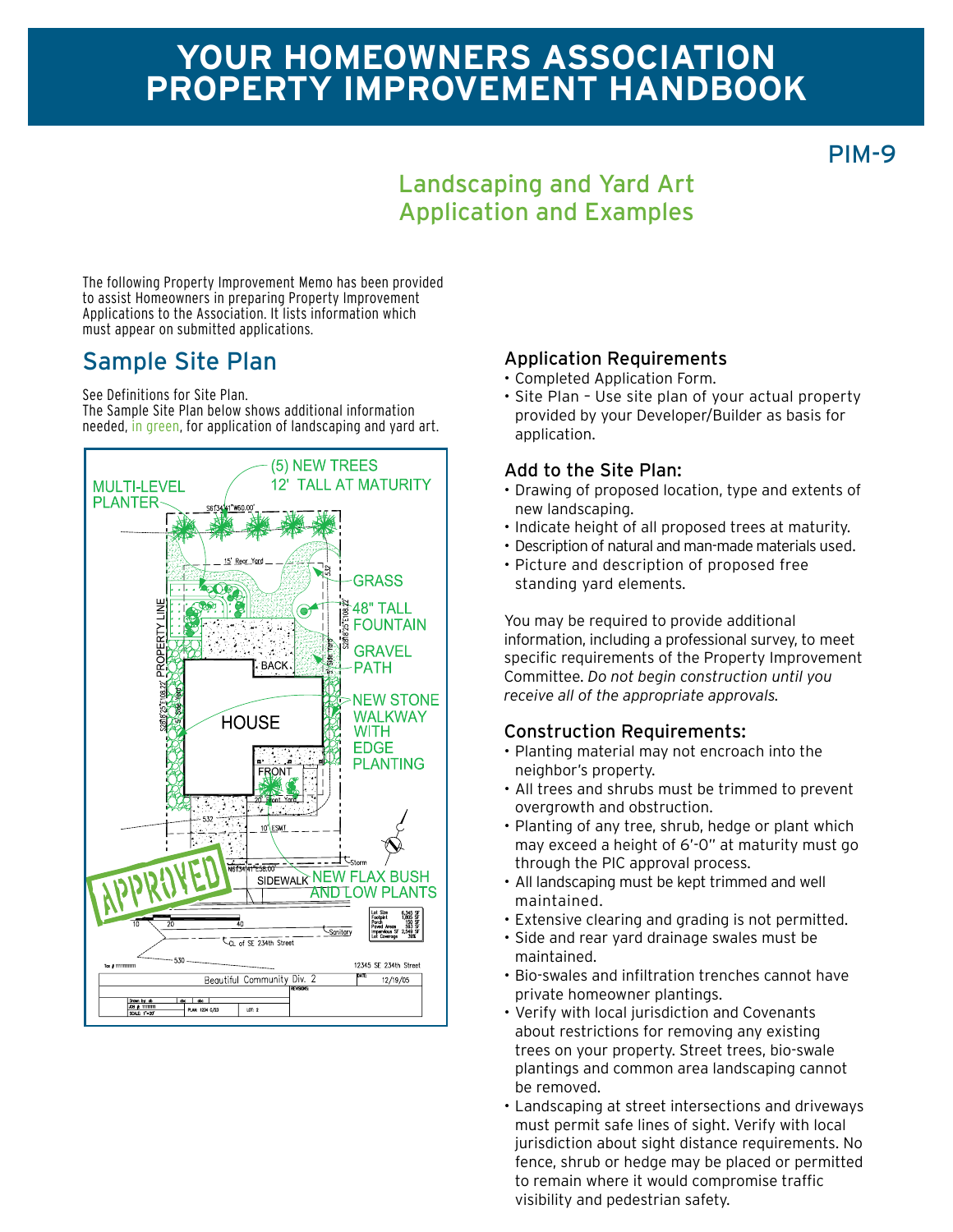## PIM-9

## Landscaping and Yard Art Construction Requirements

## Figure A

Configurations RECOMMENDED







#### Construction Recommendations-(Cont.):

- Additional paved driveway/parking surface may be added, subject to PIC review, as long as it does not exceed a significant portion of the front yard area and may not exceed the allowable lot coverage.
- Run off storm water from any additional paving must be disposed off within the boundaries of your own property.
- Minimal rear yard landscaping, grass & plants, must be installed within the time limits imposed by your CC&Rs or rules.
- Street trees and mow strips are the responsibility of the Homeowner to maintain, fertilize and water.
- The Association encourages planting of trees. However, trees planted too close to property line can become a nuisance as well as block the light and ventilation. If the views are not protected in your Community, the following are regulations regarding trees and tall plantings:
	- —Trees proposed to be planted within 10' of any property line must not exceed the height of 20' at maturity.
	- —Trees that exceed the height of 20' at maturity may be planted elsewhere in the yard provided that each tree is far enough away from other tree that the branches will not touch at maturity. The space between the tree trunks will depend on the type of tree and the diameter of it's canopy. Please, see National Arbor Day Foundation size guide for estimates. www.arborday.org
	- —Mass planting of trees is not permitted
	- —Tall hedges made of trees or shrubs that exceed 6' in height at maturity may not be used to form a hedge.
	- —However, hedges less than 6 feet tall are acceptable if not planted like a fence on the property line.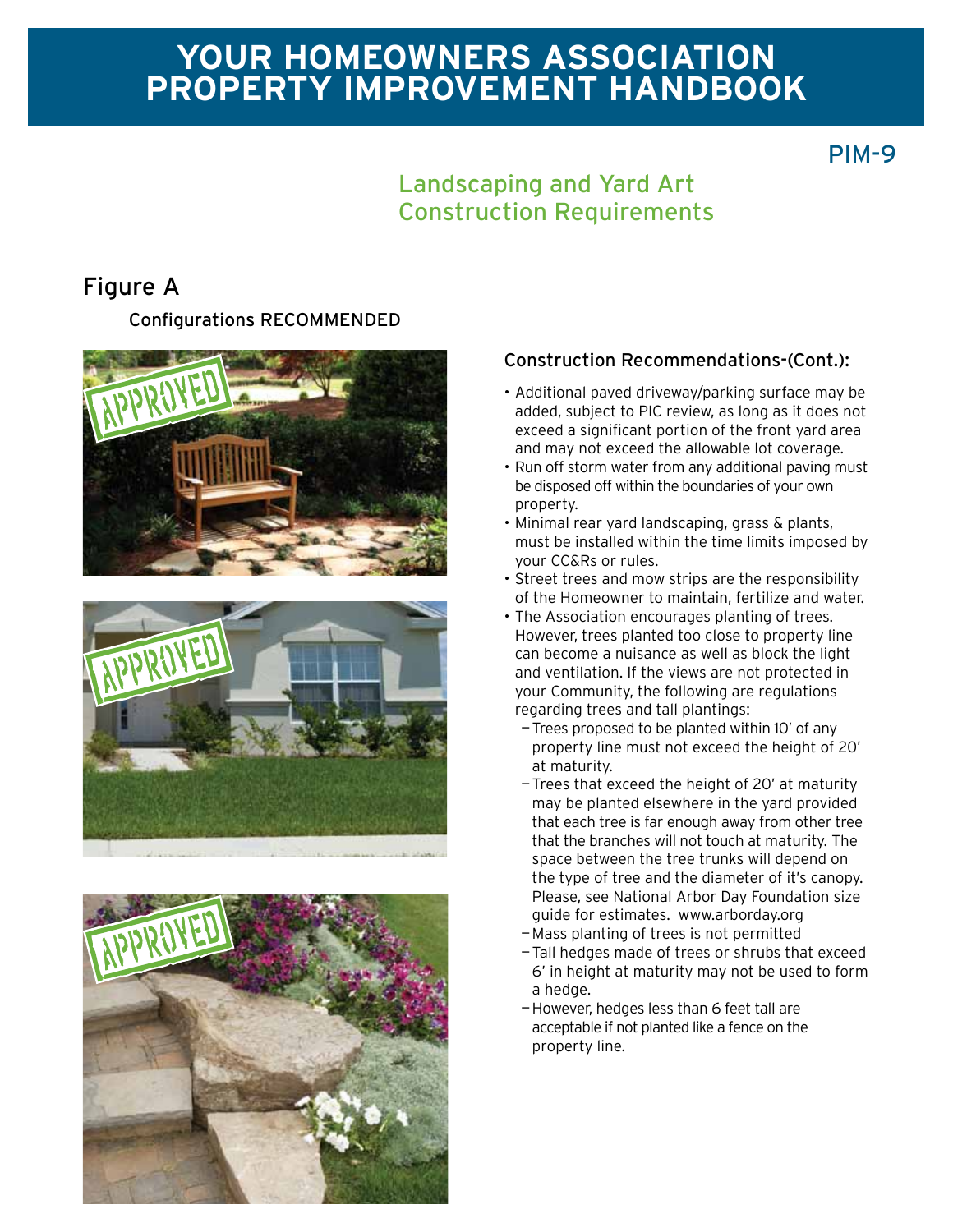## PIM-9

## Landscaping and Yard Art Construction Recommendations

## Figure B





#### Configurations RECOMMENDED Construction Recommendations:

- Landscaping designs that use native and drought tolerant plants are strongly encouraged.
- Landscaping designs that use invasive plants are discouraged.
- • Kennels, pools, hot tub equipment and A/C units must be screened with plant materials or fenced to minimize the views of those items from adjacent lots.
- The location of A/C unit is specific to your lot and your house type and Configurations. Please, check with your Builder what is the originally designed location for an outdoor unit.
- All garden and walkway lights should direct the light downward with a concealed light source. No spillover of light can occur on neighboring lots and lighting must be shielded to prevent glare.
- • Additional driveway surface should match the existing concrete in surface and color.
- • Garden statues and/or yard art must be in good taste in regards to style, size and number and must be approved by the PIC, see Figure A and Figure C. During the development period, garden statues are allowed only in fenced back and side yards. A height limit of 6'-0" is recommended.
- • Excessive front yard ornamentation is discouraged. The aesthetics of such ornamentation is subjective and detracts from the uniform and upscale look of your Community, see Figure C.
- Large areas of sparsely planted beds covered with bark or similar materials are not encouraged in front yard.
- Be sensitive to your neighbor's views and privacy in placement and appearance of your landscaping, lighting, decorative elements, etc.